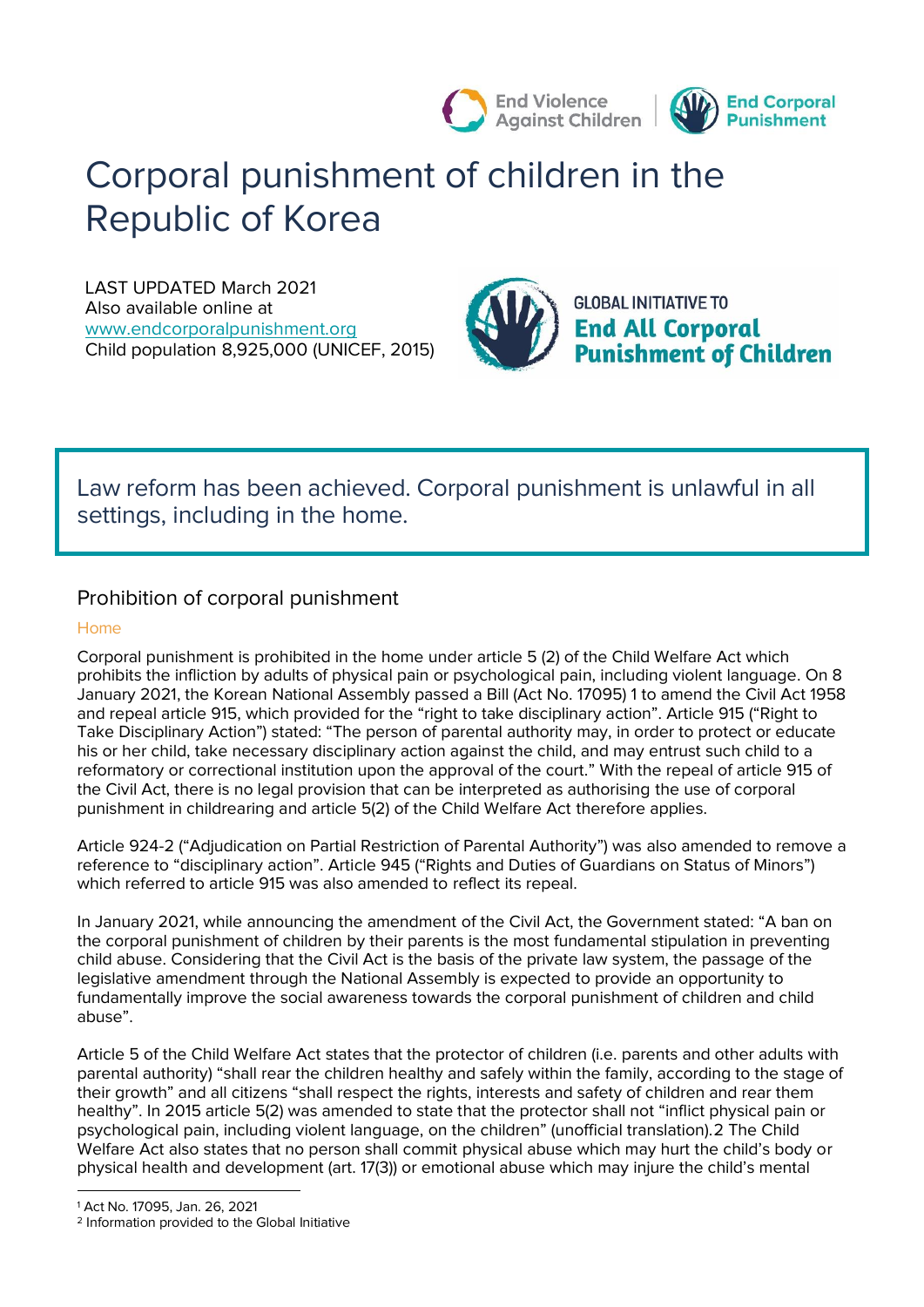health and development (art. 17(5)). It also provides for precautionary and preventive measures against child abuse including research, public education and a reporting system (art. 22). According to the Government, the Child Welfare Act was revised in 2008 to provide for parent education on non-violent discipline.3

Prior to the amendment of the Civil Act, the Government accepted the recommendation to prohibit corporal punishment in all settings made during the Universal Periodic Review of the Republic of Korea in 2012.<sup>4</sup> In the same year, the Children's Rights Ordinance 2012 was enacted in Seoul, article 28 of which prohibits corporal punishment by parents: "Parents, custodians, or the person who has responsibilities for taking care of children should not use physical, emotional and verbal abuse including corporal punishment on their children" (unofficial translation). But corporal punishment had remained lawful in other provinces.

### **Alternative care settings**

Corporal punishment is unlawful in alternative care settings under article 5 (2) of the Child Welfare Act (see under "Home"). Article 5(2) of the Child Welfare Act provides that the protector of children shall not "inflict physical pain or psychological pain, including violent language, on the children" (unofficial translation). According to article 5 of the Child Welfare Act, protectors of children are parents and other adults with parental authority.

Corporal punishment is also prohibited in alternative care settings in Seoul in the Children's Rights Ordinance 2012, article 28 (see under "Home") and article 31 (unofficial translation): "Directors and staff in residential alternative care institutions should not use physical, emotional and verbal abuse including corporal punishment on their children."

### **Day care**

Corporal punishment is unlawful in day care under article 5 (2) of the Child Welfare Act (see under "Home"). Article 5(2) of the Child Welfare Act provides that the protector of children shall not "inflict physical pain or psychological pain, including violent language, on the children" (unofficial translation). According to article 5 of the Child Welfare Act, protectors of children are parents and other adults with parental authority. Corporal punishment is also prohibited in day care in Seoul under articles 28 and 31 of the Children's Rights Ordinance 2012 (see under "Home" and "Alternative care").

### **Schools**

Corporal punishment is unlawful in schools under article 5 (2) of the Child Welfare Act (see under "Home"). Article 5(2) of the Child Welfare Act provides that the protector of children shall not "inflict physical pain or psychological pain, including violent language, on the children" (unofficial translation). The enforcement of article 5(2) of the Child Welfare Act followed the repeal of article 915 of the Civil Act in January 2021. Article 915 provided for the right of persons with parental authority "to take disciplinary action" against children. Although the Government has clearly stated that it intended to prohibit corporal punishment of children in all settings, we are seeking confirmation that the provision regarding "persons with parental authority" also concerns teachers.

In Seoul, Gyoenggi province, Gwangju City and Jeollabukdo province all corporal punishment is also prohibited by the respective Student Rights Ordinances.

## **Penal institutions**

Corporal punishment is unlawful in penal institutions under article 5 (2) of the Child Welfare Act (see under "Home"). Article 5(2) of the Child Welfare Act provides that the protector of children shall not "inflict physical pain or psychological pain, including violent language, on the children" (unofficial

 $\overline{a}$ <sup>3</sup> 5 January 2011, CRC/C/KOR/3-4, Third/fourth state party report, para. 146; 2 February 2012, CRC/C/KOR/CO/3-4, Concluding observations on third/fourth report, para. 3

<sup>4</sup> 12 December 2012, A/HRC/22/10, Report of the working group, para. 124(38)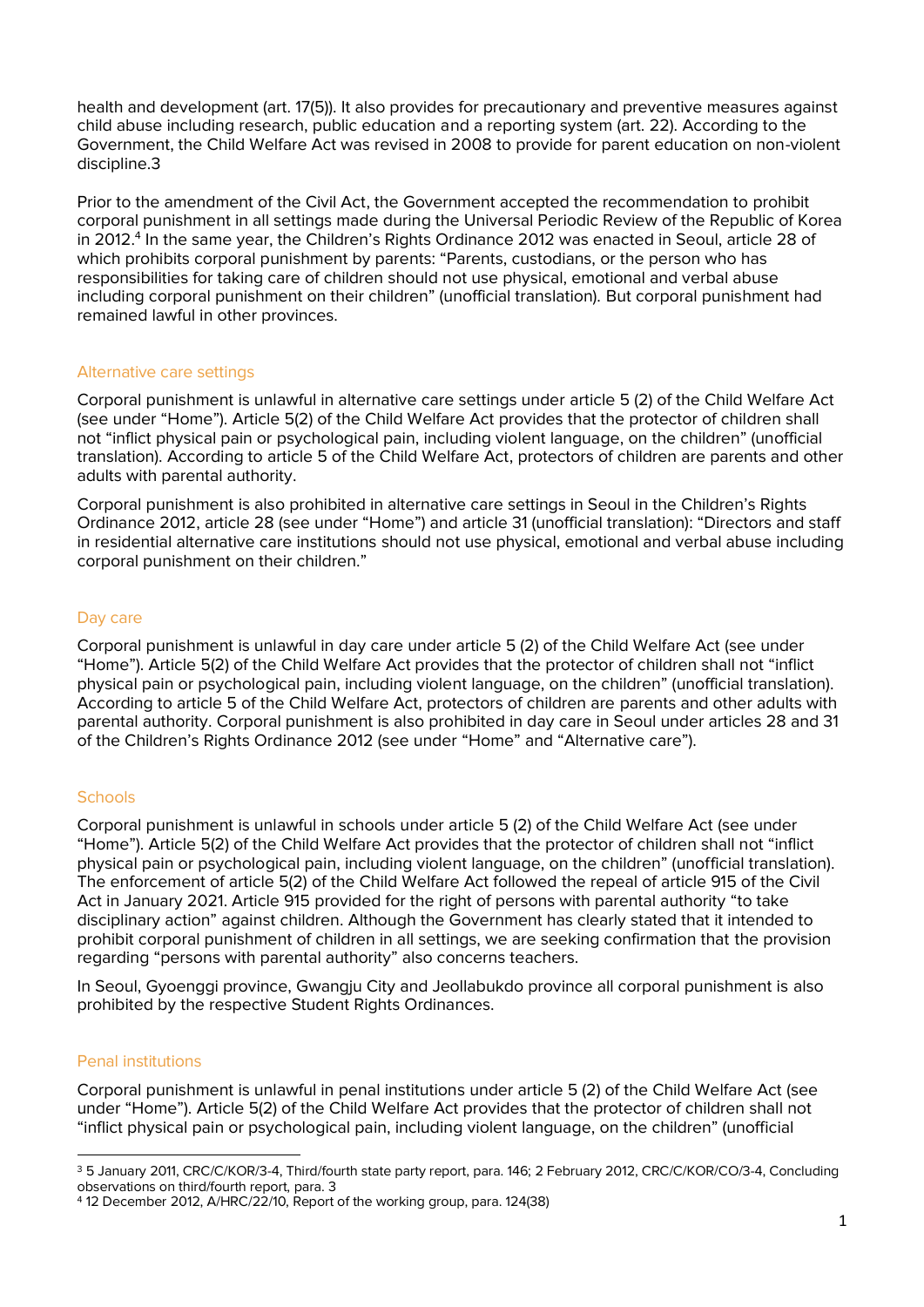translation). According to article 5 of the Child Welfare Act, protectors of children are parents and other adults with parental authority.

The Training School Act (Juvenile Reformatory Act) and the Act on Execution of the Sentence and Treatment of Prisoners do not include corporal punishment among permissible disciplinary measures. There is no provision for corporal punishment in the Act on the Treatment of Protected Juveniles, etc. 2004 amended 2013, or its Enforcement Decree 2008 amended 2014.

## **Sentence for crime**

Corporal punishment is unlawful as a sentence for crime. There is no provision for judicial corporal punishment in the Criminal Code, the Criminal Procedure Code 1954 and the Juvenile Act 1988.

## **Universal Periodic Review of the Republic of Korea's human rights record**

The Republic of Korea was examined in the first cycle of the Universal Periodic Review in 2008 (session 2). The following recommendation was made:<sup>5</sup>

"To urgently amend relevant legislation to expressly prohibit corporal punishment in schools and at home and implement educational measures promoting positive and non-violent forms of discipline (Italy)"

The Government did not accept or reject the recommendation but stated: "Regarding the issue of corporal punishment of children in the home, it is important to reflect the views of various sectors of society in order to amend legislation. Since 2007, the Republic of Korea has designated some pilot schools where corporal punishment is not practiced and alternative measures for student discipline in this regard are provided." $^6$  The Government later stated that the issue would be kept under review. $^7$ 

Examination in the second cycle took place in 2012 (session 14). The national report states that law reform in 2011 prohibits corporal punishment in schools but confirms that there is no legislation explicitly prohibiting corporal punishment in the home.<sup>8</sup> During the review the following recommendations were made:<sup>9</sup>

"Consider establishing the total prohibition of corporal punishment (Palestine); Carry out public awareness campaigns on the negative consequences of the ill-treatment of children to promote positive and non-violent forms of discipline in schools and at home as alternative measures to these punishments (Uruguay); Expressly prohibit corporal punishment in all settings (Hungary)"

The Government accepted the recommendations.<sup>10</sup>

Third cycle review took place in 2017 (session 28). The following recommendation was made and supported by the Government:<sup>11</sup>

"Prohibit by law and in practice corporal punishment of children in all settings, including in orphanages and child welfare centers (Ecuador)"

## **Recommendations by human rights treaty bodies**

## **Committee on the Rights of the Child**

 $\overline{a}$ 

(27 September 2019, CRC/C/KOR/CO/5-6 Advance unedited version, Concluding observations on fifth/sixth report, paras. 5, 26 and 27)

<sup>5</sup> 29 May 2008, A/HRC/8/40, Report of the working group, para. 64(29)

<sup>6</sup> 29 May 2008, A/HRC/8/40, Report of the working group, para. 58

<sup>7</sup> 25 August 2008, A/HRC/8/40/Add.1, Report of the working group: Addendum

<sup>8</sup> 13 August 2012, A/HRC/WG.6/14/KOR/1, National report to the UPR, paras. 60 and 61

<sup>9</sup> 12 December 2012, A/HRC/22/10, Report of the working group, para. 124(38)

<sup>10</sup> 16 January 2013, A/HRC/22/10/Add.1, Report of the working group: Addendum, para. 23

<sup>11</sup> 13 November 2017, A/HRC/WG.6/28/L.8 Unedited version, Draft report of the working group, para. 130(75)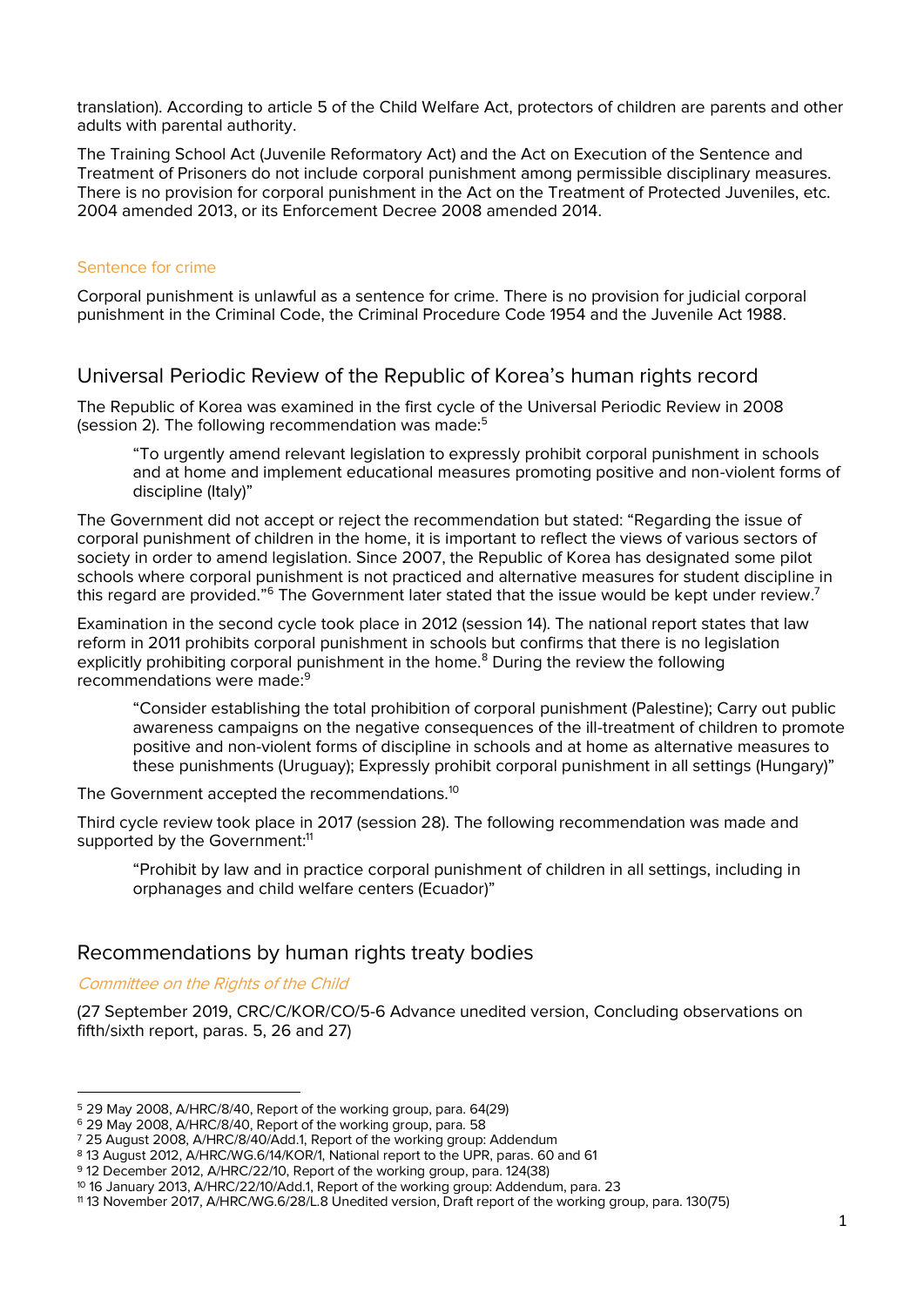"The Committee reminds the State party of the indivisibility and interdependence of all the rights enshrined in the Convention and emphasizes the importance of all the recommendations contained in the present concluding observations. The Committee would like to draw the State party's attention to the recommendations concerning the following areas, in respect of which urgent measures must be taken: …violence against children (para. 27)…"

"While welcoming the adoption of the Act on Special Cases Concerning the Punishment, etc. of Child Abuse Crimes, the increase in the child abuse prevention budget, local child protection agencies, shelters and psychotherapists, the Committee remains concerned at:

(a) The high prevalence of child abuse, including online violence and violence in school;

(b) The high incidence of repeated child abuse in the family without effective measures to prevent reoffending;

(c) The fact that corporal punishment is still legal in certain settings;

(d) The underreporting of child abuse;,

(e) Shortage of reliable data on child abuse;

(f) The absence of a comprehensive policy and strategy to address all forms of violence and abuse against children;

(g) Shortage of local child protection agencies, shelters, counsellors, psychologists and lawyers specialised in child abuse;

(h) Shortage of specialised support, including shelters, for migrant children and children with disabilities, who are victims of abuse.

"With reference to its general comments No. 13 (2011) on the right of the child to freedom from all forms of violence, No 8 (2006) on corporal punishment and SDG target 16.2 on ending abuse, exploitation, trafficking and all forms of violence against and torture of children, the Committee recommends that the State party:

(a) Establish a national database on all cases of violence and abuse against all children and undertake a comprehensive assessment of their extent, causes and nature;

(b) Formulate a comprehensive strategy and an action plan for preventing, combating and monitoring all forms of violence and abuse against children, including online violence;

(c) Explicitly prohibit corporal punishment, including "indirect corporal" and "disciplinary" punishment, in law and practices in all settings, in all territories of the State Party;

(d) Intensify awareness-raising and education programmes on all forms of violence and abuse; promote non-violent communication and conflict mediation in schools and positive, non-violent and participatory forms of child-rearing; and encourage the reporting of violence and abuse;

(e) Train professionals concerned to identify and adequately respond to cases of violence and child abuse, including psychological abuse, taking into account a gender perspective; and establish reporting guidelines;

(f) Ensure that cases of violence and child abuse are investigated and appropriately addressed;

(g) Ensure the development of programmes and policies for the prevention, recovery and social reintegration of child victims of abuse, including by: (i) further increasing the number of local child protection agencies and shelters, counsellors, clinical psychologists and lawyers dealing with child abuse cases; (ii) providing free legal representatives for child victims; (iii) ensuring access of migrant children and children with disabilities to shelters;

(h) Allocate adequate human, financial and technical resources for implementing the abovementioned recommendations and reducing regional disparities."

## *Committee on the Rights of the Child*

(2 February 2012, CRC/C/KOR/CO/3-4, Concluding observations on third/fourth report, paras. 6, 7, 42 and 43)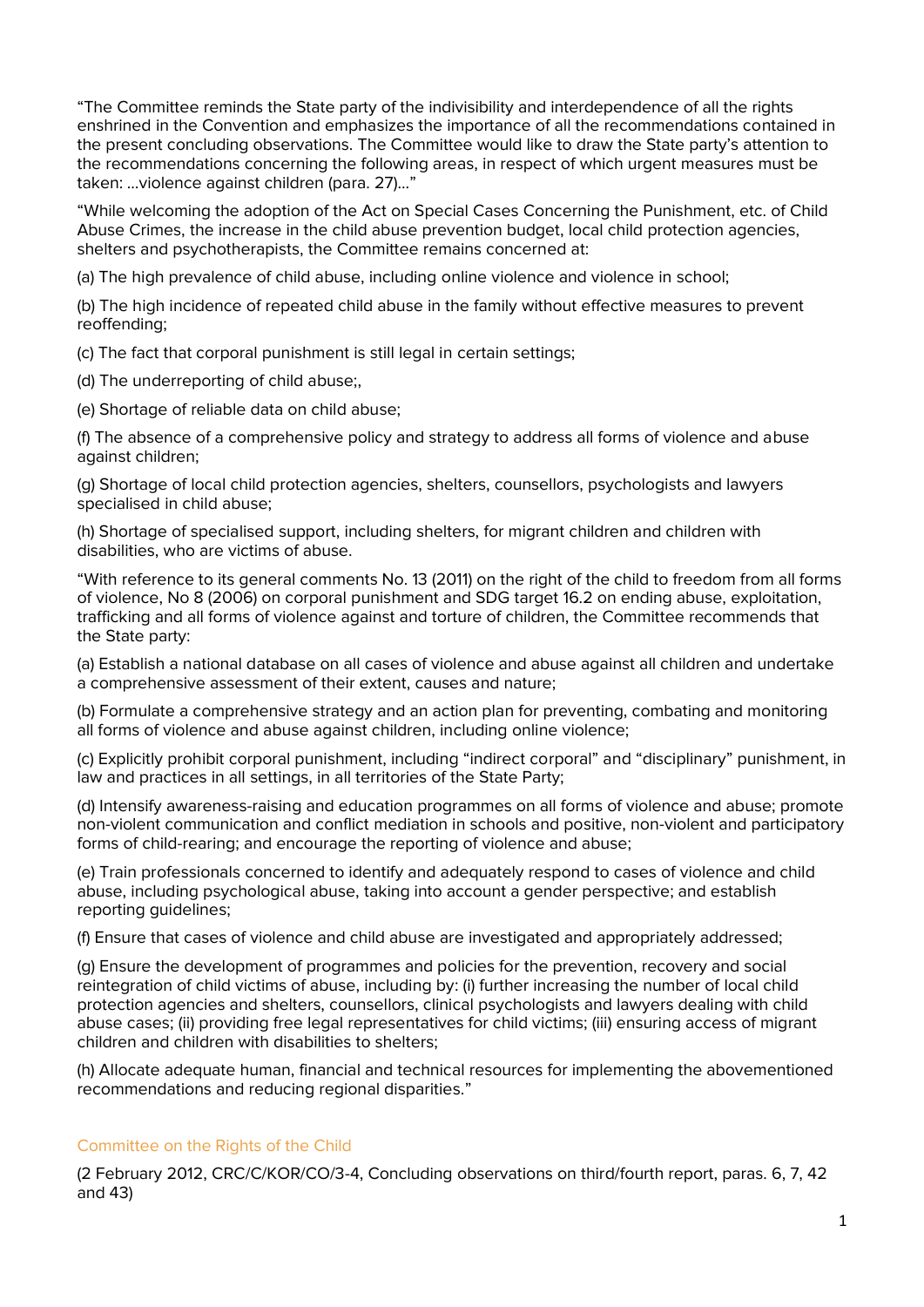"The Committee … regrets that some of its concerns and recommendations have been insufficiently addressed or not addressed at all.

"The Committee urges the State party to take all necessary measures to address the recommendations from the concluding observations on its second periodic report (CRC/C/124, paras. 79-141) which have not yet been implemented, particularly those related to … the comprehensive prohibition of corporal punishment….

"The Committee reiterates its previous concerns (CRC/C/15/Add.197, para. 38) on the continued prevalence of corporal punishment in the domestic, school and alternative care context.

"The Committee reiterates its previous recommendation to:

a) implement the recommendation of the National Human Rights Commission that the relevant legislation and regulations be amended to expressly prohibit corporal punishment in the home, schools and all other institutions;

b) carry out public education campaigns about the negative consequences of ill-treatment of children in order to change attitudes to corporal punishment, and promote positive, non-violent forms of discipline in schools and at home, including the pilot green mileage system as an alternative to corporal punishment in school;

c) establish mechanisms which allow for children who are victims of corporal punishment to report such incidents."

### *Committee on the Rights of the Child*

(18 March 2003, CRC/C/15/Add.197, Concluding observations on second report, paras. 7, 38 and 39)

"The Committee regrets that most recommendations in the concluding observations (CRC/C/15/Add.51), adopted following its consideration of the State party's initial report (CRC/C/8/Add.21), have been insufficiently addressed, particularly those regarding:

d) the prohibition of all forms of corporal punishment (para. 22)….

"The Committee notes with great concern that corporal punishment is officially permitted in schools. The Committee is of the opinion that corporal punishment does not conform with the principles and provisions of the Convention, particularly since it constitutes a serious violation of the dignity of the child (see similar observations of the Committee on Economic, Social and Cultural Rights, E/C.12/1/Add.79, para. 36 [re UK]). The fact that the Ministry of Education guidelines leave the decision on whether to use corporal punishment in schools to the individual school administrators suggests that some forms of corporal punishment are acceptable and therefore undermines educational measures to promote positive, non-violent forms of discipline.

"The Committee recommends that the State party:

a) implement the recommendation of the National Human Rights Commission that the relevant legislation and regulations be amended to expressly prohibit corporal punishment in the home, schools and all other institutions;

b) carry out public education campaigns about the negative consequences of ill-treatment of children in order to change attitudes to corporal punishment, and promote positive, non-violent forms of discipline in schools and at home as an alternative to such punishment."

### *Committee on the Rights of the Child*

(13 February 1996, CRC/C/15/Add.51, Concluding observations on initial report, paras. 15 and 22)

"… With regard to child abuse and domestic violence, the Committee is concerned at the lack of preventive policies and of adequate reporting mechanisms. Abandonment of children, the high rate of child headed families and the persistence of corporal punishment, widely envisaged by parents and teachers as an educational measure, are other subjects of concern to the Committee.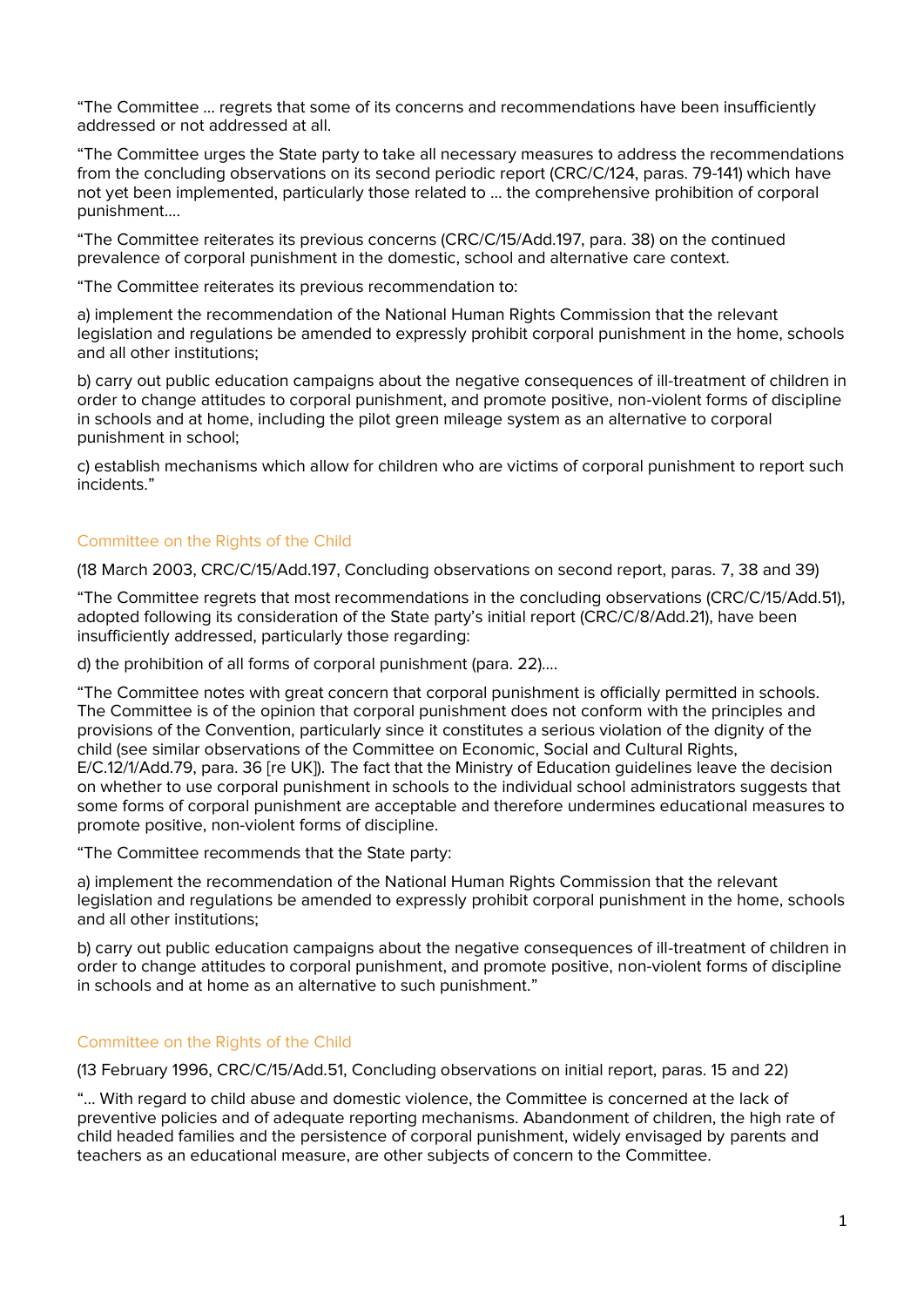"… The Committee particularly recommends that legislative measures be adopted with a view to … clearly prohibiting any form of corporal punishment…."

## **Committee Against Torture**

(30 May 2017, CAT/C/KOR/CO/3-5, Concluding observations on third/fifth report, paras. 33 and 34)

"The Committee is concerned that corporal punishment of children remains permitted in the home, in schools and in alternative care and day-care settings, in particular in orphanages and child welfare facilities, especially outside the capital city (arts. 2, 4 and 16).

"The State party should amend and enact legislation so as to explicitly and clearly prohibit corporal punishment in all settings, including orphanages and child welfare facilities, in all parts of the country, and take the measures necessary to prevent such punishment."

## **Prevalence/attitudinal research in the last ten years**

A survey of 9,060 elementary, middle and high school students conducted by the National Youth Policy Institute in June and August 2018, found that 29% of students said they thought about committing suicide once in a while and 5% said they did so very often. Whilst academic pressure was cited as the biggest cause, nearly 19% of young people surveyed said they had experienced abusive language from teachers and 12% said they received corporal punishment at school.

> (Reported in "Over 33% of students contemplate suicide", Korea Times, 24 July 2019 http://www.koreatimes.co.kr/www/nation/2019/07/371\_272815.html)

According to a 2016 report on student rights by the Seoul Metropolitan Office of Education, about 19% of the 21,000 surveyed students were physically punished at school in the past year. Corporal punishment was most commonly experienced by students in middle school (31%), followed by high school (22%) and elementary school students (15%). More cases were reported in private schools (27%) compared to public schools (16%). About 28% of students said they had also experienced verbal assault or insulting remarks from faculty members.

> (Reported in "20% of Seoul students still face corporal punishment: report", Korea Herald, 4 April 2016 [\(http://www.koreaherald.com/view.php?ud=20160404000771\)](about:blank))

According to the "Survey IV on the Human Rights of Korean Children and Adolescents" conducted by the National Youth Policy Institute in 2013, 23.7% of primary, middle and high school respondents have experienced corporal punishment at least once a year at their school.

(*Independent Report of National Human Rights Commission of Korea for Consideration of Third to Fifth Periodic Reports submitted by Republic of Korea under Convention against Torture and Other Cruel, Inhuman or Degrading Treatment or punishment*, March 2017, at p.15)

A study of 481 high school students, carried out in September and October 2011 and published in 2012 in the journal of the Korea Institute of Criminology, found that 94.6% had experienced corporal punishment at school, including being "spanked", struck on the cheek and punched.

(Reported in *Asian Correspondent*, 18 July 2012)

A 2011 survey of 1,430 student teachers (783 training to be primary school teachers and 647 to be secondary school teachers) found that 68% of primary student teachers and 62% of secondary student teachers disagreed that any form of corporal punishment was unacceptable and 63% of primary student teachers and 66.5% of secondary student teachers disagreed that corporal punishment should be banned by law. Nearly half (47.6%) of primary student teachers and 58% of secondary student teachers agreed "although a teacher cannot hit a school child with his/her open hand, it is acceptable to use a paddle"; 33.7% of primary student teachers and 37.1% of secondary student teachers agreed that "to maintain order in a classroom, it is acceptable for a teacher to administer physical punishment upon the whole class". The vast majority of the students had experienced corporal punishment at